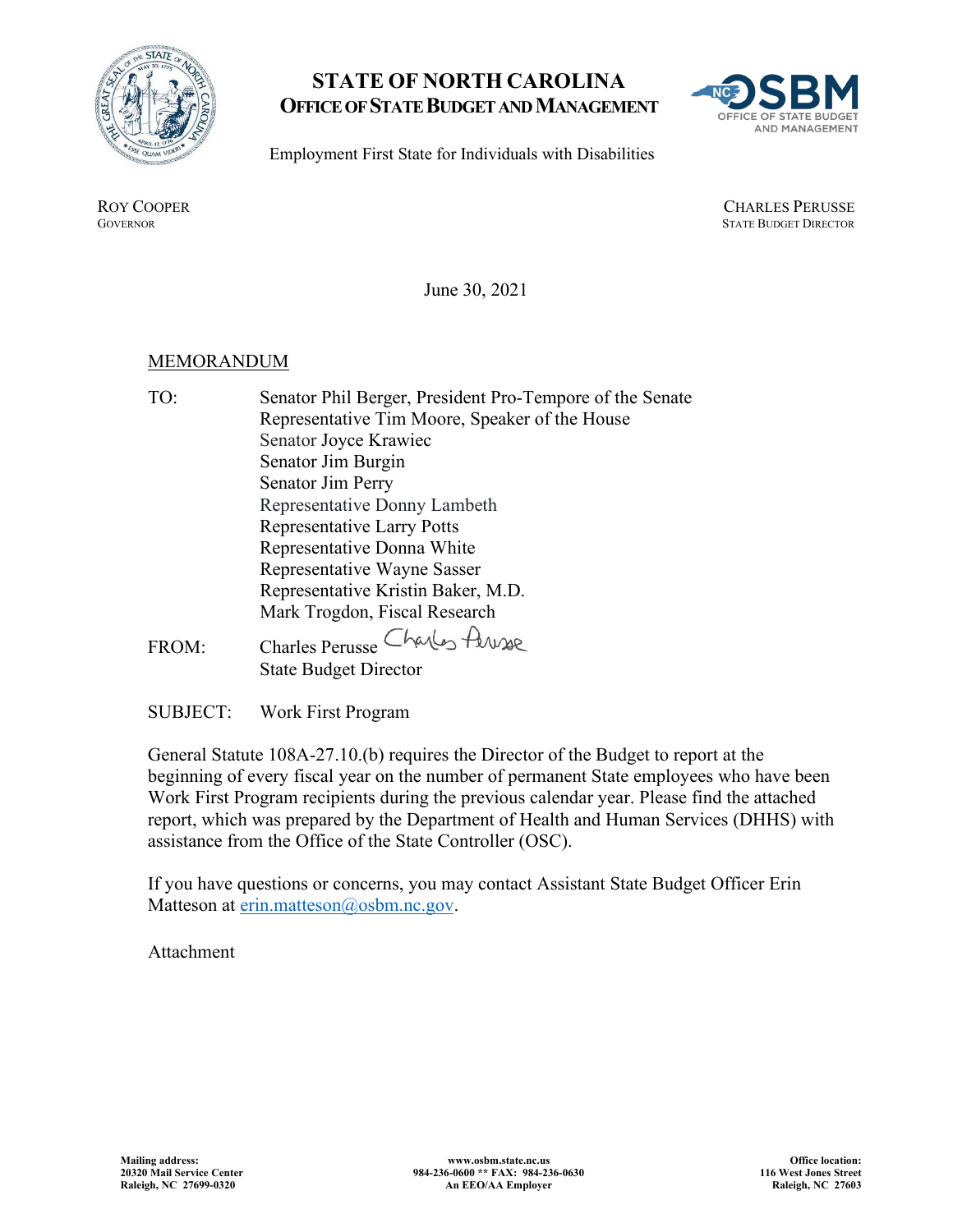

# STATE OF NORTH CAROLINA DEPARTMENT OF HEALTH AND HUMAN SERVICES

ROY COOPER MANDY COHEN, MD, MPH GOVERNOR SECRETARY **GOVERNOR** SECRETARY SECRETARY

June 21, 2021

## **SENT VIA ELECTRONIC MAIL**

Mr. Charles Perusse State Budget Director Office of State Budget and Management Room 5200, Administration Building Raleigh, NC 27603

Dear Director Perusse:

North Carolina General Statute 108A-27.10, requires the Department of Health and Human Services to submit an annual report showing the number of permanent state employees who have been Work First recipients during the previous calendar year.

Should you have any questions, please contact Susan Osborne, Assistant Secretary for County Operations, at [Susan.Osborne@dhhs.nc.gov.](mailto:Susan.Osborne@dhhs.nc.gov)

Sincerely,

DocuSigned by:

Tara Myers on behalf ofB21898BA92B341B...<br>Mandy Cohen, MD, MPH Secretary

cc: Kody Kinsley Susan G. Perry Dave Richard Jessica Meed

Erin Matteson Theresa Matula Mark Collins

Tara Myers Rob Kindsvatter Marjorie Donaldson Zack Wortman Matt Gross Meisha Evans Joyce Jones Lisa Wilks Katherine Restrepo Jared Simmons Jane Chiulli Luke MacDonald

WWW.[NCDHHS](http://www.ncdhhs.gov/).GOV TEL 919-855-4800 • FAX 919-715-4645 LOCATION: 101 BLAIR DRIVE • ADAMS BUILDING • RALEIGH, NC 27603 MAILING ADDRESS: 2001 MAIL SERVICE CENTER • RALEIGH, NC 27699-2001 AN EQUAL OPPORTUNITY / AFFIRMATIVE ACTION EMPLOYER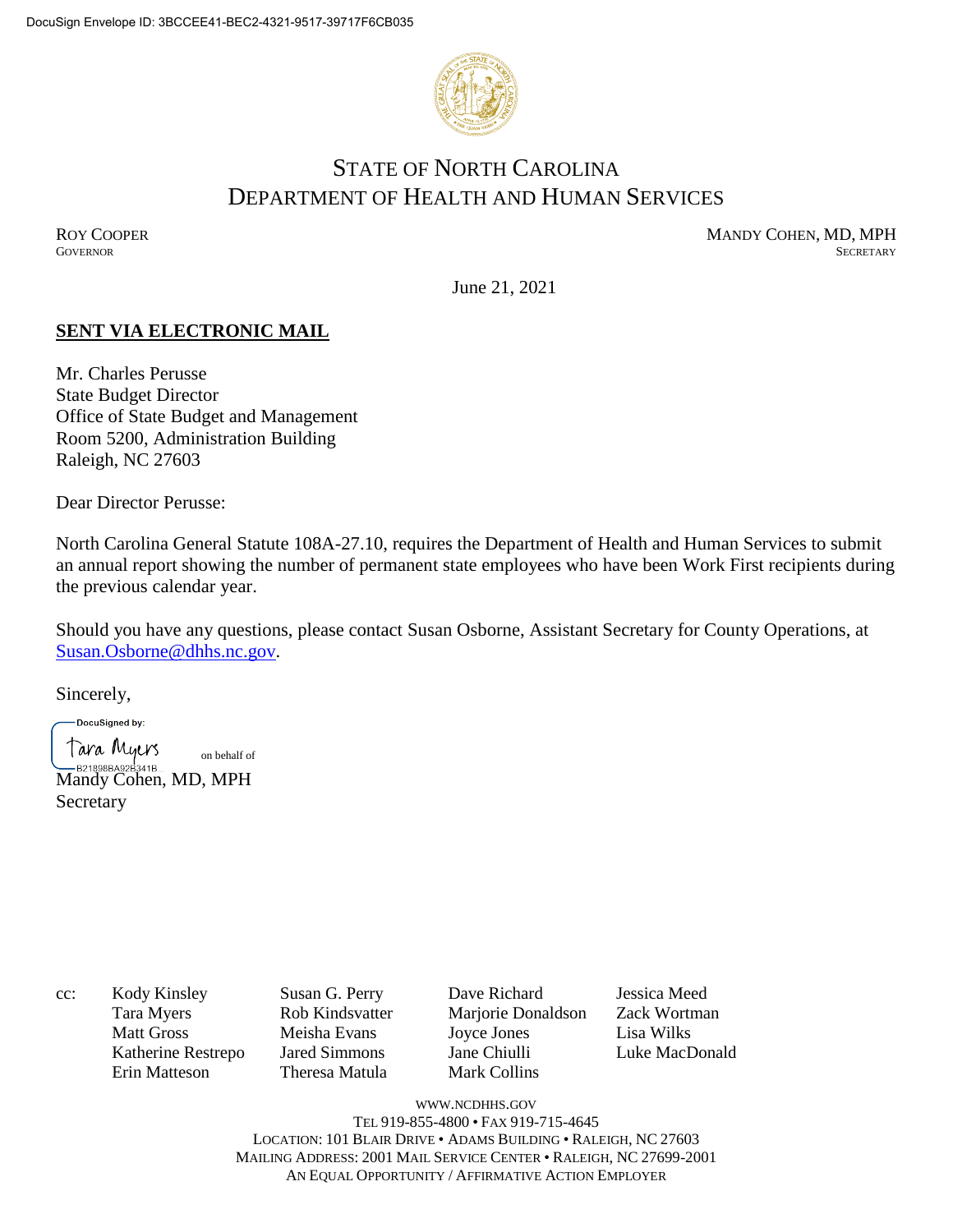## **Background**

North Carolina General Statute 108A-27.10 (b) requires the Department of Health and Human Services (DHHS) Secretary, Office of State Budget Management (OSBM) Director and North Carolina Governor collectively to submit an annual report to the North Carolina General Assembly of the number of permanent state employees who have been Work First recipients during the previous calendar year. This report provides data for calendar year 2020.

### **Overview North Carolina's Temporary Assistance for Needy Families (TANF) Program**

North Carolina's Temporary Assistance for Needy Families (TANF) program, known as Work First, promotes a strengths-based, family-centered practice. The Work First program is based on the premise that parents have a responsibility to support themselves and their children. The program provides low income parents with cash assistance and other services to help them become employed and move toward self-sufficiency. Biological parents, adoptive parents and stepparents may receive assistance for a child and must be included in the payment for the family, unless they are disqualified from the program. Non-parent caretakers can receive services and support which may prevent children from entering the foster care system unnecessarily. Families where grandparents, other relatives and legal guardians are caring for children may apply for assistance on the child's behalf but are not included in the cash assistance payment. These cases are termed "Child-Only" cases. For calendar year 2020, there was a monthly average of 10,591 Work First cases, with an estimated 72.84% being Child Only cases.

## **Data Collection Process**

The Office of the State Controller assisted DHHS, Division of Social Services (DSS) Performance Management/Reporting and Evaluation Management with obtaining the data needed by completing a query in the BEACON System. The query parameters consist of the number of permanent state employees with income that meet the maximum net family annual income eligibility standard for Work First Family Assistance. The maximum monthly income level for Work First Family Assistance based on family size is shown below.

| <b>Family Size</b> | <b>Monthly Income Limit</b> |
|--------------------|-----------------------------|
| $\mathbf{1}$       | \$362                       |
| $\overline{2}$     | \$472                       |
| 3                  | \$544                       |
| 4                  | \$594                       |
| 5                  | \$648                       |
| 6                  | \$698                       |
| 7                  | \$746                       |
| 8                  | \$771                       |